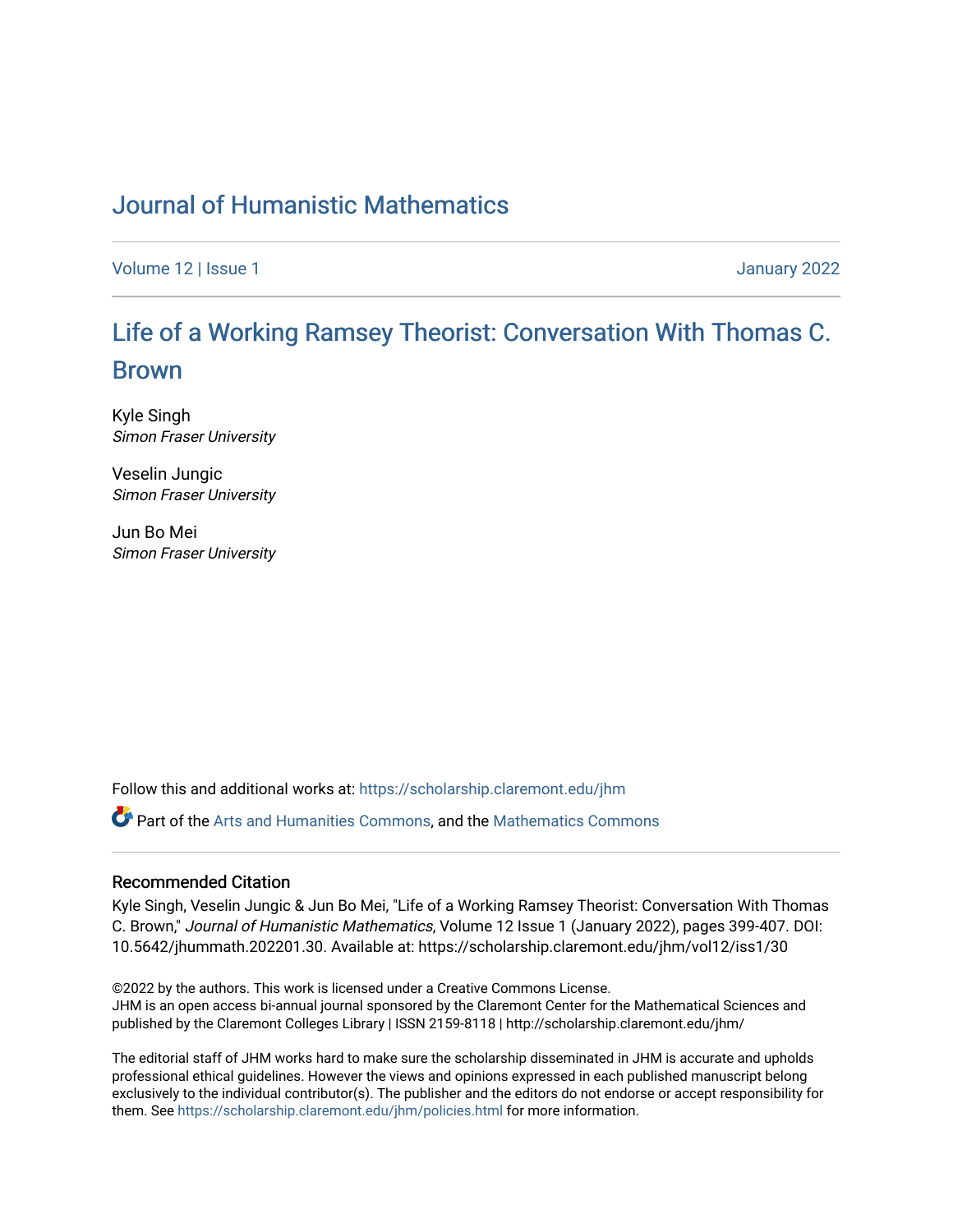## Life of a Working Ramsey Theorist: A Conversation with Thomas C. Brown

Kyle Singh

Department of Mathematics, Simon Fraser University, British Columbia, CANADA kvsingh@sfu.ca

Veselin Jungic

Department of Mathematics, Simon Fraser University, British Columbia, CANADA vjungic@sfu.ca

Jun Bo Mei

Department of Mathematics, Simon Fraser University, British Columbia, CANADA jimmy\_mei@sfu.ca

## Synopsis

This interview, conducted in November 2020, explores the fascinating life and work of Ramsey theorist Thomas Craig Brown. We hope, through our conversation with Dr. Brown, to show that mathematics is not a discipline that is only concerned with numbers, but that it is, in a fundamental way, also about people and connections.

In November 2020, we, the authors, had the chance to interview Ramsey theorist Professor Thomas Craig Brown. In the following, we present this fascinating conversation. We discover that Dr. Brown's dedication to mathematics and learning has always been at the heart of his work.

Dr. Brown's work explores chaos, and as we learn, his life is just as multifaceted and rich. In particular we learn that, throughout his life, Dr. Brown has interacted with some of the most notable figures in mathematics, whether it involved walking right through a beach volleyball game in conversation with Paul Erdős, or learning to juggle from Ron Graham.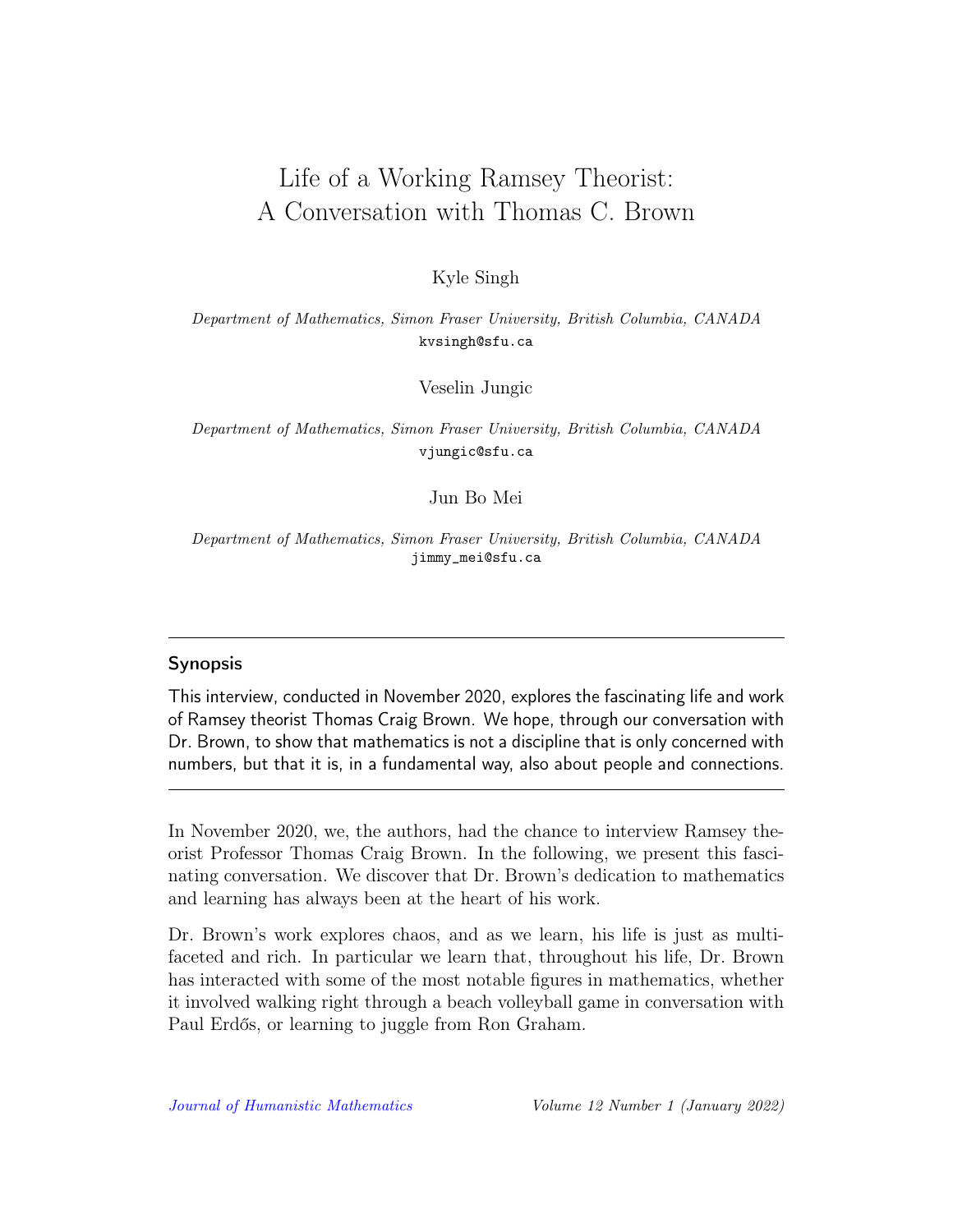Through publishing this interview, we aim not only to provide insight into the life of one of the most notable contributors to Ramsey theory, but also to demonstrate the human nature of mathematics. Thomas Brown was shaped by the people around him. His connections and interactions led him to the problems and solutions he dedicated his life to. We believe that it is of value to underline how such an outstanding mathematician was influenced by the human dimensions of the discipline.

 $\sim$  0 0

[Wikipedia](https://en.wikipedia.org/wiki/Tom_Brown_(mathematician)) tells us that Dr. Thomas Craig Brown (born 1938) is an American– Canadian mathematician and Professor Emeritus at Simon Fraser University, Burnaby, BC, Canada. As a mathematician, Brown's primary research focus has been in the field of Ramsey theory.<sup>[1](#page-2-0)</sup>

Professor Brown both collaborated and established life-long friendships with some of the most notable pioneers and trailblazers in Ramsey theory, including Paul Erdős, Fan Chung, Ron Graham, and Neil Hindman.

For the convenience of the reader, in the following we italicize our questions.

#### The Interview

What made you interested in mathematics?

Probably it was the difficulty I had with math in grade 3. Currently, I think there are three main reasons I like math. One, it's beautiful. Two, it "exists" independent of the physical world and independent of humanity  $-$  at least, that's what many or most mathematicians like to believe. Three, it's thrilling to discover something "new" in this invisible world.

Do you have interest in other fields?

I do read lots of books on evolution, but nothing very technical. Same, to a lesser degree, in astronomy. What I read most of all, though, are novels, mostly modern, and particularly American and Canadian.

<span id="page-2-0"></span><sup>&</sup>lt;sup>1</sup> Imre Leader explains that "[t]he fundamental kind of question Ramsey theory asks is: can one always find order in chaos? If so, how much? Just how large a slice of chaos do we need to be sure to find a particular amount of order in it?" [\[11\]](#page-9-0). For a friendly introduction to Ramsey theory see [\[10\]](#page-9-1).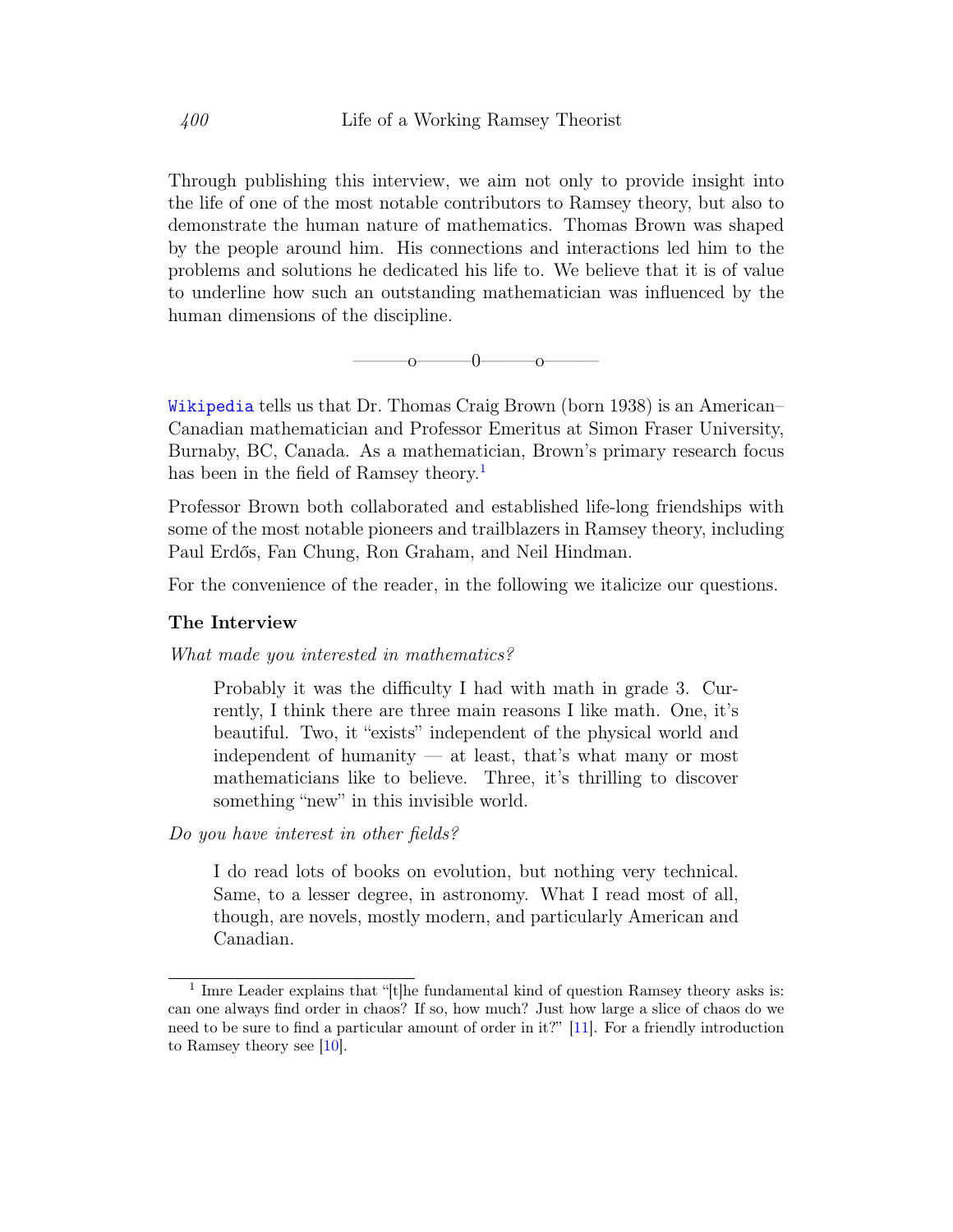In grade school I read every book in the (pretty small) school library. In high school, I read all of the ancient Greek plays by Aeschylus, Sophocles, Euripides, Aristophanes, and quite a few 19th century Russian novels, which is why I studied Russian and (ancient) Greek in college.

I translated the book Foundations of Linear Algebra by A. I. Mal'cev (1956) from Russian to English during the summer of 1961. It was published by W. H. Freeman in 1963, but I think it sold very few copies.

### What about Ramsey Theory interests you?

van der Waerden's theorem on arithmetic progressions is a good example. I think it's very surprising that it's impossible to colour the positive integers with two colours (or any finite number of at least two colours) in such a way that every arithmetic progression of 50 billion terms gets at least two colours.

This idea, that inside every sufficiently large disorderly looking structure is an orderly structure of arbitrary size, is very appealing - why it's appealing, I really don't know.

As an undergraduate I acquired the book *Three Pearls of Num*ber Theory by A. Y. Khinchin (which contains a proof of van der Waerden's theorem) and was very impressed by the introduction. (It's still available at Amazon.ca for 9.25 CAD!)

The fact that many results in Ramsey theory are not only easy to understand, but in addition have elementary proofs, is very attractive: one doesn't need to master a vast field of knowledge in order to try to solve a new problem in Ramsey theory. There may be an elementary solution just around the corner.

How would you explain the concept of Ramsey Theory to someone who has never heard of it before?

It's definitely not easy. Usually I try to describe either van der Waerden's theorem or the finite Ramsey theorem for graphs. (I'm inclined to think that just explaining the meaning of  $R(3,3) = 6$ is a good thing to try.)

What awards have you won?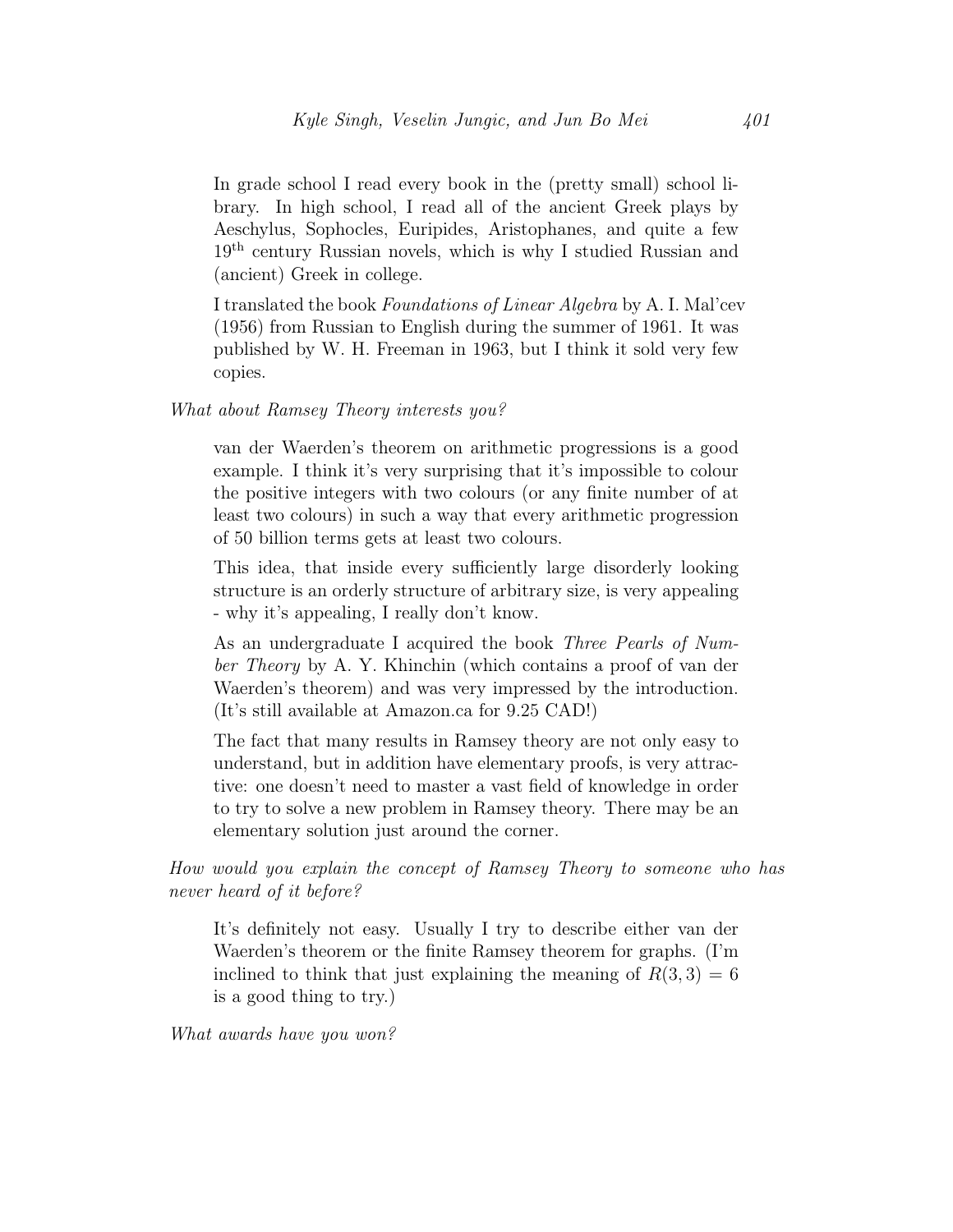100 USD from Erdős (shared with Allen Freedman) for (jointly) solving one of Erdős's problems.

Here's what we showed: Let  $f(n, k)$  be the minimum size of any subset B of  $[1, n]$  such that B meets all of the k–term arithmetic progressions contained in [1, n]. Then  $f(n, n^e) < Cn^{1-e}$  (where  $e > 0$  and C depends on e) and  $f(n, \log n) = o(n)$ . For details, see [\[7\]](#page-9-2).

What was it like working with Paul Erdős? How did working with him influence you?

Talking with Erdős, or just overhearing him talking with others, was always exciting and even exhilarating. At any big math meeting, if he was talking to one or two people, there would be six or eight people trying to listen in, or trying to ask him a question.

His memory was phenomenal. Here are three examples.

- a. Once, talking about a result of mine which I thought was new, he simply remarked that he had written a related paper which had appeared in 1938 in such and such a journal. (When I found this paper later, it turned out he had done everything I had done, and more, in a better way.)
- b. I asked him once in the 80s whether he had ever talked at Reed College. He immediately said something like, "Yes, in April 1955, and I talked about such and such, and had an interesting conversation with so and so."
- c. He first met my wife at a math meeting in Israel. (He eventually stayed with us on two occasions for a few days each, during visits to Vancouver, BC.) She had injured her ankle badly in Cairo the week before. When she next met him, two or three years later, the first thing he said was "How is your ankle now?"

He would often talk while walking. Once at Kitsilano beach he was talking to me and walking, not looking and not noticing where he was going, and he led me right through the middle of a volleyball game. (The players graciously just waited for us to pass by.)

Allen Freedman and I once spent a lot of time with him at a meeting in Chicago. Walking down the street with him was sometimes alarming—he seemed not to notice the traffic dangers around him.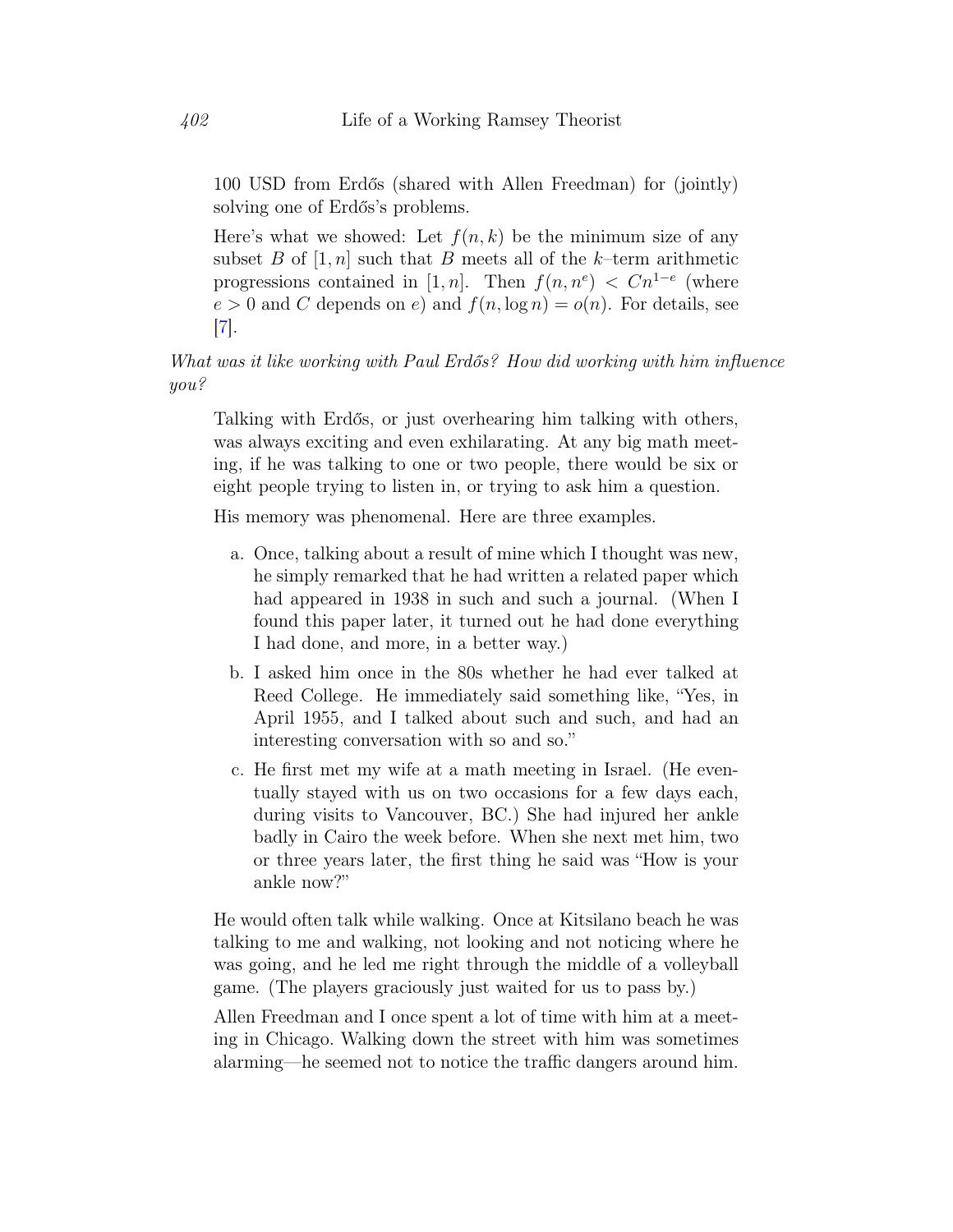It was hard to keep up with him when trying to solve a problem. He would propose an approach, and quickly develop it, and quickly decide it wouldn't work, drop it, and start on a completely different approach. I would still be trying to grasp his first approach, and he would be half-way to discarding his second approach.

From him I learned that it was dangerous to become attached to a certain approach merely because you had invested a lot of time and energy in it. His ability to develop new ideas and then just drop them to try other new ideas was simply dazzling.

(The best book on Erdős, in my opinion, is The Man Who Loved Only Numbers by Paul Hoffman. Ron Graham and Fan Chung also appear in this book.)

Conversations with Ron Graham were very different. Ron was very patient, and was always concerned that you understood what he was saying. If you didn't, he would explain it in a different way.

Like Erdős, he was unbelievably quick. I had a conversation with him once in Victoria, and told him about a result I had found after weeks or maybe months of work. The next day he flew to California; in two hours on the plane he had gone far far beyond me.

Ron's lectures to a general audience were always extraordinarily clear, and at the same time full of delight.

What piece of research have you done that you feel is the most impactful or influential?

About 1963, while a graduate student, I showed that if the positive integers are finitely coloured, then some colour class is piece-wise syndetic. (I promptly forgot about this result, and didn't remember it until three years later when I needed it.)

This turned out later to be a useful fact, and is often called "Brown's Lemma," especially in the semigroup literature. See [\[2,](#page-9-3) [3\]](#page-9-4).

Neil Hindman discovered this "partition regularity of piece–wise syndetic sets" independently in 1973. In his book (with Dona Strauss) Algebra in the Stone–Čech Compactification he has a wonderful one–line proof.

Another often cited paper was [\[6\]](#page-9-5). This paper was described in the Added in Proof section of Erdős and Graham's classic book Old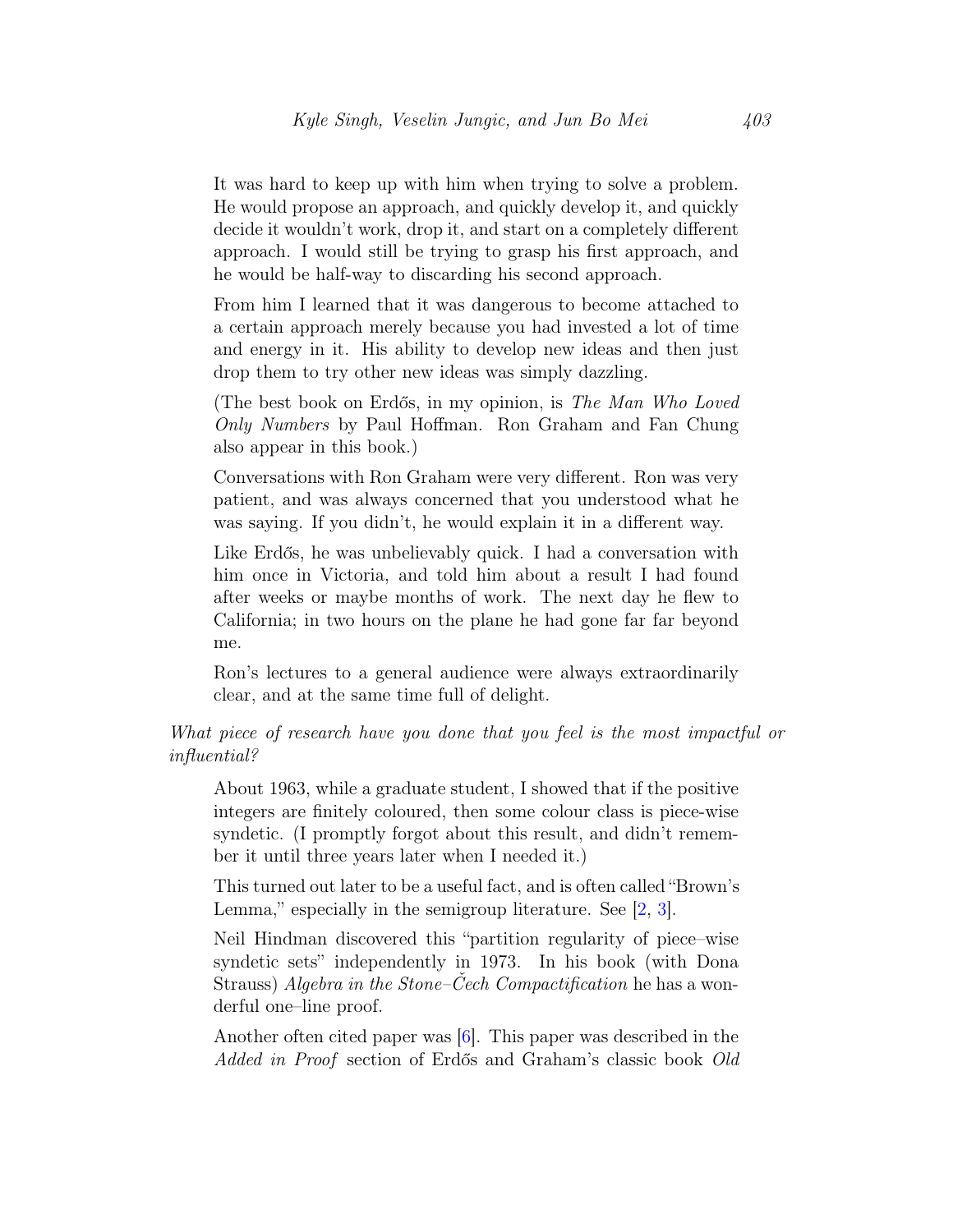and New problems and Results in Combinatorial Number Theory [\[9\]](#page-9-6) as giving "a bit more evidence for the truth of the density Hales-Jewett theorem."

The paper [\[4\]](#page-9-7) publicized a question finally solved in 1992 by V. Keränen.

Another often cited paper (about 100 times) was [\[5\]](#page-9-8).

A problem raised in the paper [\[8\]](#page-9-9) was stated as a problem in 1994, 2000, 2008, 2012, 2012 by five different (sets of) authors without mentioning the Brown–Freedman 1987 paper. It's odd that two of those five sets of authors included myself!

The problem, still unsolved, is the following: Does there exist an infinite sequence on a finite set of positive integers such that there do not exist two adjacent blocks having equal lengths and equal sums? (The best partial result is that there need not exist three adjacent blocks with equal lengths and equal sums.)

Is there a result in Ramsey theory that in your opinion ought to be more widely known, or at least more widely mentioned?

Yes! In the paper by Felix Behrend [\[1\]](#page-9-10) is the following result: If Szemerédi's theorem is false for a given  $k$  then there exist pairs  $(n, A)$  such that A is a subset of  $\{1, 2, 3, \ldots, n\}$  which contains no  $k$ –term arithmetic progression, *n* is arbitrarily large, and the density of A in  $\{1, 2, 3, ..., n\}$  (that is, the quantity  $\frac{|A|}{n}$ ) is arbitrarily close to 1.

This implies that while van der Waerden's theorem can be stated: "For all k, there exists n such that if  $\{1, 2, 3, \ldots, n\} = A \cup B$ , then A or B contains a  $k$ -term arithmetic progression," Szemerédi's theorem can be stated: "For all  $k$ , there exists n such that if  $\{1, 2, 3, \ldots, n\} = A \cup B$ , and  $|B| \ge |A|$ , then B contains a k-term arithmetic progression."

Or: Using Behrend's theorem, Szemeré's theorem is equivalent to the statement: Let  $k$  be given. Then there exists  $n$  such that if  $A$  is a subset of  $\{1, 2, 3, \ldots, n\}$  with  $\frac{|A|}{n} > 0.9999$ , then A must contain a  $k$ –term arithmetic progression. (One might expect that this would be easier to prove than the corresponding statement with 0.9999 replaced by an arbitrarily small positive constant. Perhaps it's surprising that it isn't!)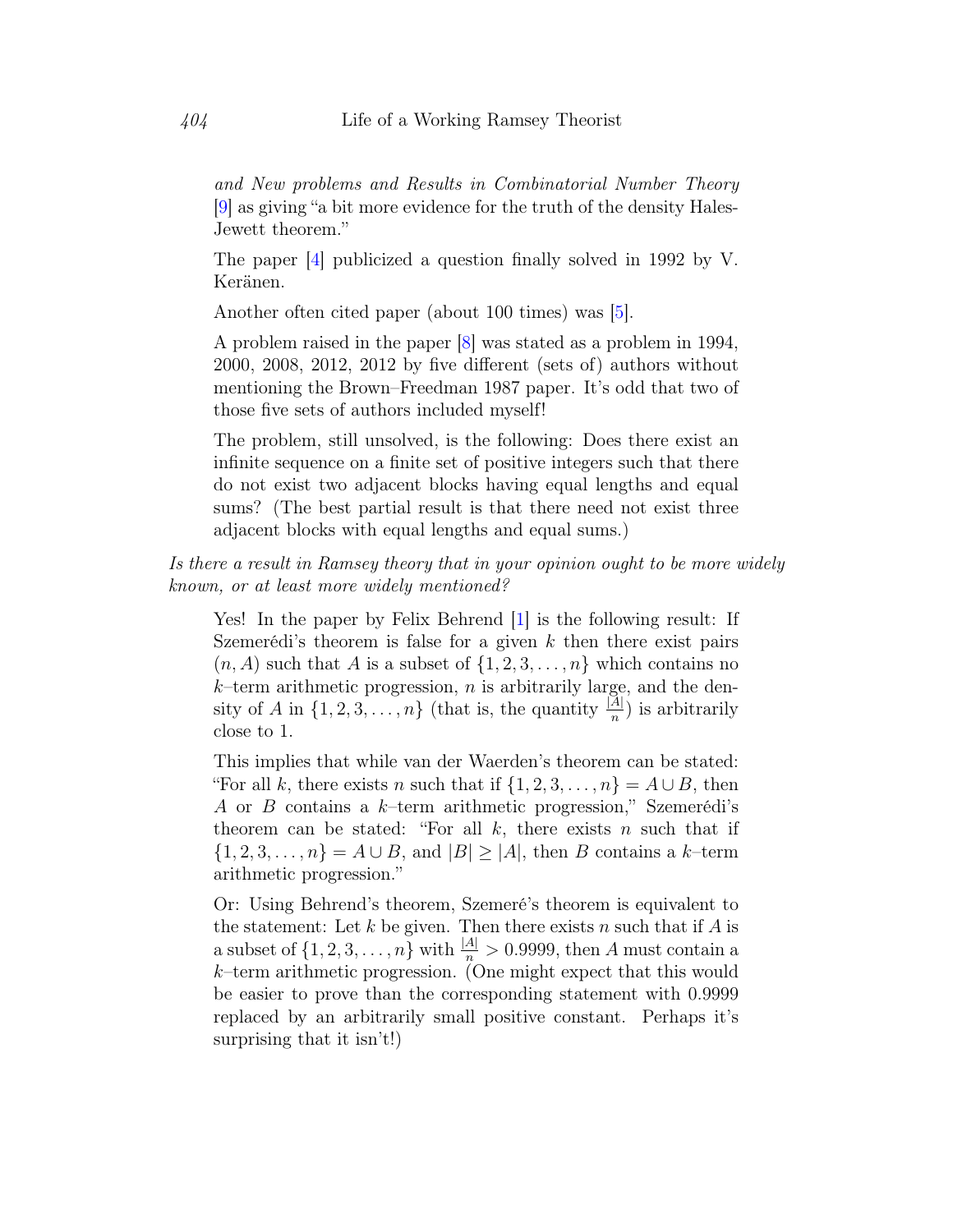I find it odd that I've never seen Behrend's result mentioned in standard works on Ramsey theory.<sup>[2](#page-7-0)</sup>

Is there a theory or idea that has not been proved that you hope to prove in your life? Which ones and why?

No, but 35 or 40 years ago, I spent about three years trying hard to prove the density version of the Hales–Jewett theorem. When I quit trying, it was such a relief!! It was like finally getting rid of a piece of furniture — an unused grand piano, maybe — which had filled up the whole living room!

Would you mind sharing a little bit about yourself growing up?

My father (whose mother was German and immigrated to the United States with her family in the 1890s) was born in 1905 in a logging camp on the Columbia River in Oregon, not far from Portland. My mother (whose father was Dutch and immigrated to the United States at age 15 about 1900), was born in 1909 in a small town in southern Wyoming.

I was born in 1938 in Portland. Shortly after the end of World War II, my family moved to Beaverton, a small town (then) in the country about an hours' drive from Portland, where I entered a two– room school in third grade. (The principal was also the janitor and the school–bus driver!) My new class had already mastered subtraction (of one digit numbers), which I found completely baffling.

My third grade teacher (who also taught grades 1, 2, and 4 in the same room!) patiently spent hours with me helping me to catch up — without her, I would never have become a mathematician.

In high school, the math teacher was the coolest teacher in the school. In the 12th grade, I realized I really liked math and was good at it. However, in high school I spent most of my time playing the trumpet, and considered a career (as a performer) in music. I graduated in 1956.

<span id="page-7-0"></span><sup>2</sup> While reviewing the proofs of our interview before publication, Professor Brown wanted us to note that "this result now has been stated in a standard work, namely, on page 61 of the really excellent book Fundamentals of Ramsey Theory, by Aaron Robertson, published in 2021 by CRC Press." Robertson writes: "We start with a result due to Behrend [14] that seems to have been overlooked. This was communicated to the author by Tom Brown." After another sentence, Behrend's result is stated as Theorem 2.67, on page 62." Robertson's reference [14] is our [\[1\]](#page-9-10).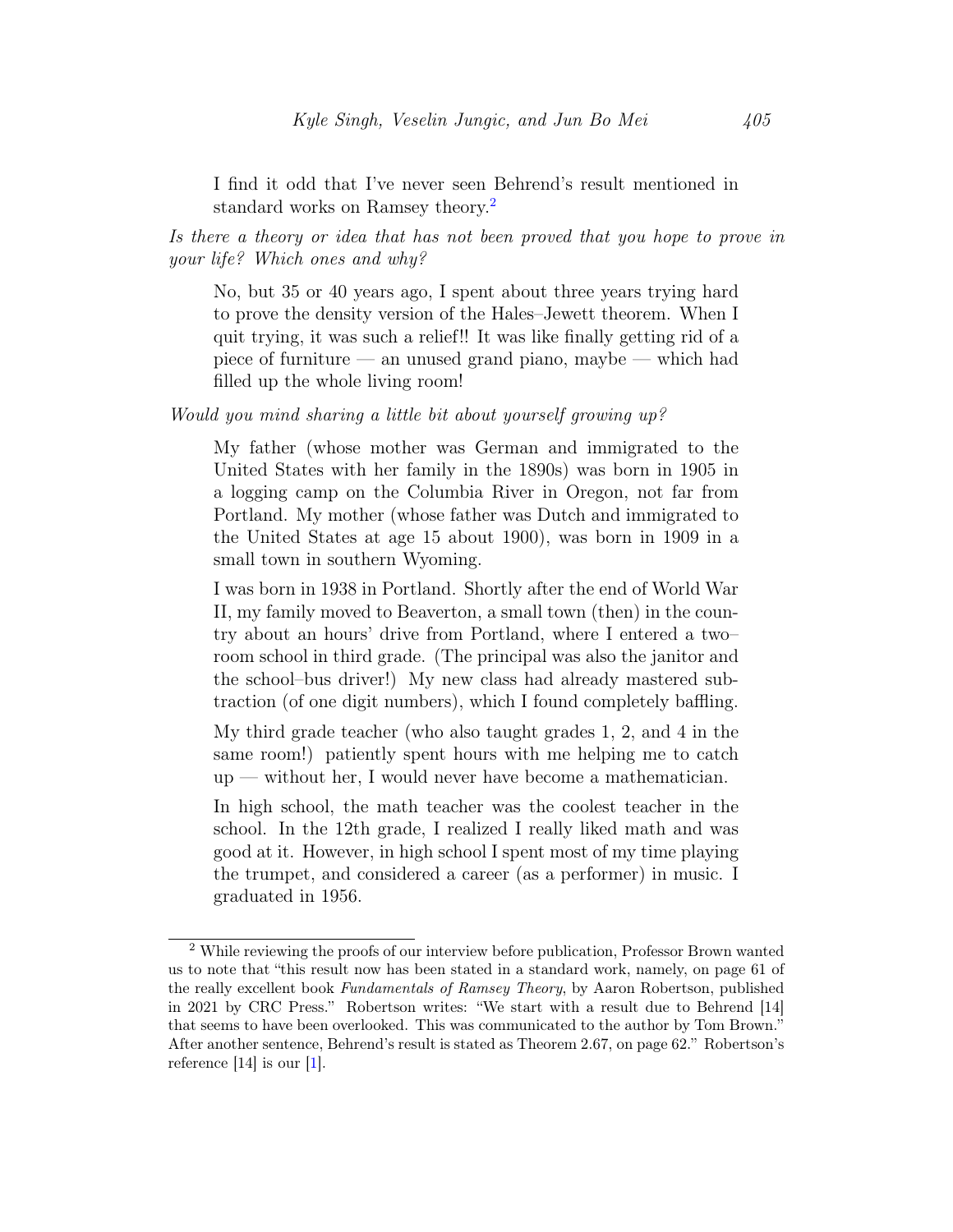I was given a four-year "General Motors scholarship" which could be used at any college or university in the United States. I chose the California Institute of Technology, because of an article I read in Time magazine. After one year I transferred (because of limited course offerings at Caltech) to Reed College in Portland, where I took Russian, ancient Greek, philosophy, music, psychology, . . .

Because the USSR had launched Sputnik in 1957, the US poured millions into higher education, and I had an NDEA (National Defence Education Act) Fellowship good for three years of graduate study. I chose Washington University in St. Louis, Missouri, because a math student one year ahead of me told me how much he liked his classes there.

With my new Ph.D., in 1964 I took a one-year appointment as an instructor at Reed College. At Reed, I learned of a US–USSR exchange program (it involved only about 25 US students and 25 USSR students), and I spent the next academic year at Kiev State University.

While in Kiev, I learned (from a Canadian student) of the existence of Simon Fraser (which had opened in 1965) and applied for a job there, and spent 1966–2003 at SFU. (Except for three nonconsecutive full years when I took leaves of absence from SFU and taught at the Bosphorus University in Istanbul. It was there in 1978 that I met my German wife, Astrid — we have been married for 42 years now. There were other research semesters or sabbaticals which I spent in Cairo, Nairobi, various places in Europe, and Turkey.)

In the early 70s, I saw Ron Graham juggling at a math meeting, and from then on I received occasional lessons from him. Learning to juggle three balls is about as hard as learning to ride a bicycle, and you never lose this ability. Five balls is a different story. Once with Ron we stood side-by-side, facing the same direction, and with my right hand and Ron's left hand, acted like a single person juggling five balls. Eventually I could juggle five balls for ten seconds or so (about 40 throws). Currently I'm trying to revive this ability.

Is there any extra information you want to give that you feel is important or noteworthy about yourself or Ramsey Theory?

Ron Graham died on July 6, 2020, sad news to everyone who knew him or knew of him.